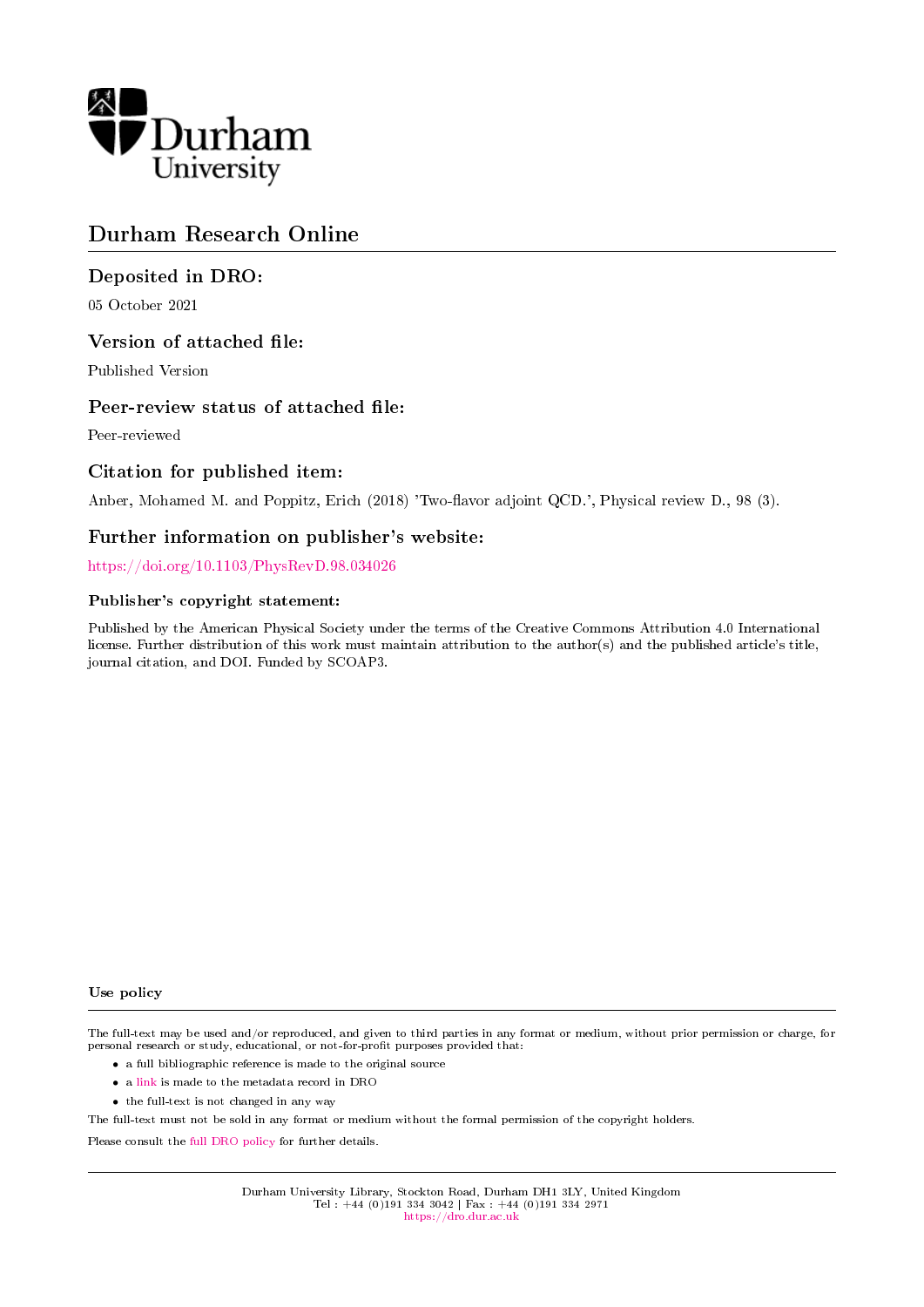## Two-flavor adjoint QCD

Mohamed M. Anber<sup>\*</sup>

<span id="page-1-2"></span>Department of Physics, Lewis & Clark College, Portland, Oregon 97219, USA

Erich Poppitz[†](#page-1-1)

Department of Physics, University of Toronto, Toronto, Ontario M5S 1A7, Canada

(Received 8 June 2018; published 28 August 2018)

<span id="page-1-3"></span>We study four-dimensional  $SU(2)$  Yang-Mills theory with two massless adjoint Weyl fermions. When compactified on a spatial circle of size  $L$  much smaller than the strong-coupling scale, this theory can be solved by weak-coupling nonperturbative semiclassical methods. We study the possible realizations of symmetries in the  $\mathbb{R}^4$  limit and find that all continuous and discrete 0-form and 1-form 't Hooft anomalymatching conditions are saturated by a symmetry realization and massless spectrum identical to that found in the small-L limit, with only a single massless flavor-doublet fermion in the infrared. This observation raises the possibility that the class of theories which undergo no phase transition between the analytically solvable small-size circle and strongly coupled infinite-size circle is larger than previously thought and offers new challenges for lattice studies.

DOI: [10.1103/PhysRevD.98.034026](https://doi.org/10.1103/PhysRevD.98.034026)

### I. INTRODUCTION

The solution of general four-dimensional strongly coupled gauge theories remains an elusive goal. Assuming large amounts of symmetry, e.g., extended supersymmetry, helps make progress, but the resulting theories are often quite distinct from the ones describing the known interactions of elementary particles, or from various conjectured extensions of the Standard Model. Putting gauge theories on a space-time lattice has proven tremendously useful but is a subject of severe technical (or conceptual) difficulties, especially for theories with global (or gauged) chiral symmetries.

Thus, any new handle to study the nonperturbative behavior of four-dimensional gauge theories should be met with excitement and thoroughly examined. In this paper, we do this by combining two relatively recent interesting developments.

The first is the now ten-year-old observation [\[1\]](#page-5-0) (reviewed in Ref. [\[2\]](#page-5-1)) that compactification of large classes of four-dimensional gauge theories on a circle allows for controlled nonperturbative studies of their dynamics. The control parameter is the circle size  $L$ , which, when taken

<span id="page-1-0"></span>[\\*](#page-1-2) manber@lclark.edu

small compared to the strong-coupling scale of the theory, allows for controlled studies of the ground state symmetries and spectrum. Whether the symmetry realization and spectrum change continuously in the large-L limit of physical interest, however, remains a difficult question, not yet answered for general classes of theories.

The second development is the more recent discovery of novel anomaly-matching conditions, in the spirit of 't Hooft, Refs. [\[3,4\]](#page-5-2) and references therein, but involving higher-form (here, discrete) symmetries [\[5,6\]](#page-5-3).

In this paper, we find a novel solution to the 't Hooft anomaly-matching conditions for the nonsupersymmetric theory outlined in the abstract; more detail follows below. Remarkably, we find that the symmetry realization and massless spectrum in the calculable small-L regime are identical to that of the solution of anomaly matching on  $\mathbb{R}^4$ .

While the theory we study is just one example, we hope to convince the reader that the matching is not completely trivial and that it points to the possible existence of larger classes of theories where a calculable regime—achieved by introducing a control parameter (here,  $L$ )—is continuously connected to the regime of physical interest. A deeper understanding of the correspondence between the two regimes is, clearly, very desirable.

### II. THEORY AND SYMMETRIES

We consider  $SU(N_c = 2)$  Yang-Mills theory on  $\mathbb{R}^4$  with  $n_f = 2$  massless adjoint Weyl fermions  $\lambda$ . The classical global symmetries of the theory are the continuous chiral (flavor)  $SU_f(2)$  and axial  $U(1)$ . The continuous  $U(1)$  axial

<span id="page-1-1"></span>[<sup>†</sup>](#page-1-3) poppitz@physics.utoronto.ca

Published by the American Physical Society under the terms of the [Creative Commons Attribution 4.0 International](https://creativecommons.org/licenses/by/4.0/) license. Further distribution of this work must maintain attribution to the author(s) and the published article's title, journal citation, and DOI. Funded by SCOAP<sup>3</sup>.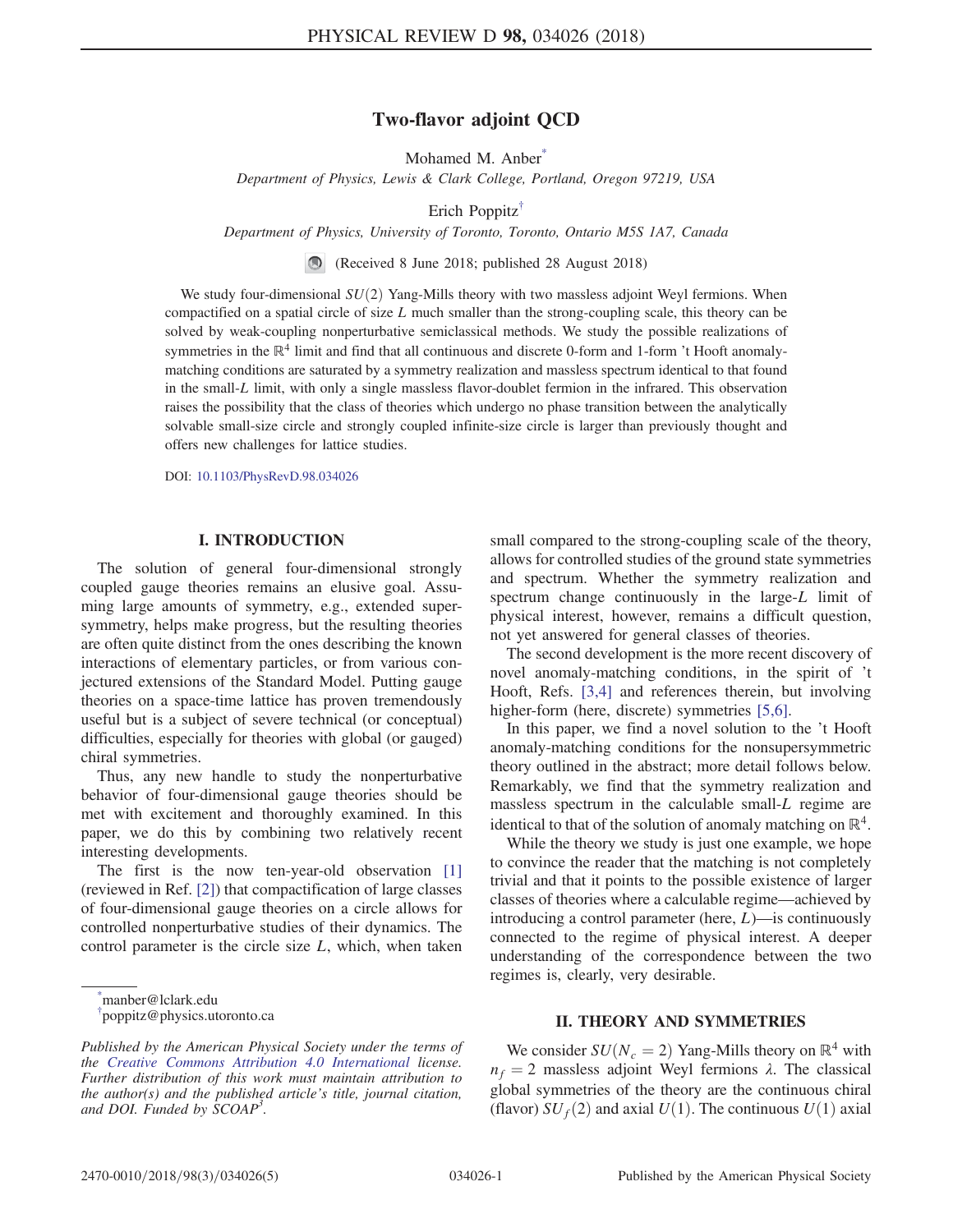group is anomalous and is broken to a  $\mathbb{Z}_{4nf}^{d\chi}$  discrete chiral symmetry, as can be seen from the action of a  $U(1)$ transformation on the 't Hooft vertex due to a Belavin-Polyakov-Schwarz-Tyupkin (BPST) instanton. The chiral  $\mathbb{Z}_{4nf}^{d\chi}$  is a 0-form symmetry since it acts on local field operators. In addition, the theory can be probed by fundamental representation Wilson line operators,  $W = \text{tr} \exp \left[\oint_C a\right]$ , where a is the gauge field and C is a noncontractible closed path (it helps to think of the theory defined on a large  $\mathbb{T}^4$ ). Such operators transform under the  $\mathbb{Z}_2^C$  1-form center symmetry. Thus, the full global (nonspace-time) symmetry of the theory is  $G = SU_f(2) \times$  $\mathbb{Z}_{4nf}^{d\chi} \times \mathbb{Z}_2^C$  [note that the  $\mathbb{Z}_2$  fermion number and the center of  $SU_f(2)$  also act as elements of  $Z_{4nf}^{d\chi}$ ].

### III. ANOMALY MATCHING

Given a theory with a global symmetry G, it may be interesting to turn on background gauge fields of G. If G has a 't Hooft anomaly, G gauge invariance cannot be maintained. The obstruction to gauging the global symmetry, which is usually easily seen in the free UV theory, is renormalization group invariant and must be matched by the IR dynamics of the theory. This "anomaly matching" can be a powerful tool to put constraints on the theory in its strongly coupled regime.

In the following, we study the 't Hooft anomalies of the two-flavor adjoint QCD. We examine the matching in the zero-temperature phase of the theory on  $\mathbb{R}^4$  and find a novel solution to the anomaly-matching conditions. This solution realizes the symmetries on  $\mathbb{R}^4$  in the same way that they are known to be realized upon compactification on  $\mathbb{R}^3 \times \mathbb{S}^1$  at  $L\Lambda_{\text{QCD}} \ll 1$  ( $\Lambda_{\text{QCD}}$  is the strong-coupling scale of the theory), where the theory was solved using semiclassical methods [\[1\].](#page-5-0)

It has been usually thought that in the nonsupersymmetric case of  $n_f > 1$  massless adjoint fermions there is a phase transition, upon increasing L past  $1/\Lambda_{\text{QCD}}$ , associated either with the breaking of  $SU(n_f)$  flavor symmetry, for small  $n_f$ , or with the restoration of the discrete chiral symmetry, for values of  $n_f$  such that the theory becomes conformal<sup>1</sup> on  $\mathbb{R}^4$ . However, as our anomaly-matching example shows, continuity between the small  $\mathbb{S}^1_L$  and the  $\mathbb{R}^4$  limits may be a feature more general than the known cases of supersymmetric Yang-Mills theory or deformed Yang-Mills theory—where either formal arguments or a large body of evidence in favor of continuity exists.

### IV. ZERO-TEMPERATURE PHASE OF THE THEORY ON  $\mathbb{R}^4$

We propose that the theory is in a confined phase with unbroken  $SU_f(2)$  and broken discrete chiral symmetry  $\mathbb{Z}_8^{d\chi} \to \mathbb{Z}_4^{d\chi}$ . Therefore, the theory admits two vacua which transform into each other under  $\mathbb{Z}_8^{d\chi}$ . In the following, we support our claim by showing that the proposed IR spectrum of the theory saturates the UV 't Hooft anomalies.

<span id="page-2-0"></span>In order to examine the breaking of the discrete chiral symmetry, consider the four-fermion operator, which is a singlet under the flavor  $SU_f(2)$  and the gauge symmetry, and transforms nontrivially under  $\mathbb{Z}_8^{d\chi}$ ,

$$
\mathcal{O}^{(1)} \equiv (\epsilon_{\alpha\beta}\lambda_i^{\alpha a}\lambda_j^{\beta a})(\epsilon_{\alpha'\beta'}\lambda_{i'}^{\alpha'\alpha'}\lambda_{j'}^{\beta'a'})\epsilon^{ii'}\epsilon^{jj'},\tag{1}
$$

where repeated indices are summed over [ $\alpha$ ,  $\beta = 1, 2$ denote  $SL(2, C)$  Lorentz indices, i,  $j = 1, 2$  are flavor indices, while  $a, b = 1, 2, 3$  are reserved for color]. It is trivial to see that  $\mathcal{O}^{(1)}$  acquires a phase  $e^{i\pi}$  under  $\mathbb{Z}_8^{d\chi}$ , and hence this operator can be used to probe the breaking of this symmetry, e.g., in a lattice setup.

Our proposal for an IR behavior of the  $\mathbb{R}^4$  theory is that at a scale of order  $\Lambda_{\text{OCD}}$  the four-fermion operator [\(1\)](#page-2-0) acquires an expectation value breaking the discrete chiral symmetry,  $\mathbb{Z}_8^{d\chi} \to \mathbb{Z}_4^{d\chi}$ , but preserving  $SU_f(2)$ . The fermion bilinear,  $\epsilon_{\alpha\beta} \lambda_i^{\alpha\alpha} \lambda_j^{\beta\alpha}$ , usually thought responsible for the breaking of  $SU_f(2) \rightarrow SO_f(2)$ , is assumed to vanish as it does in the semiclassical small-circle limit.

<span id="page-2-1"></span>The second part of our proposal concerns the massless spectrum of the theory. It consists of a single massless hadron, composed of three adjoint fields, with an interpolating gauge invariant local operator,

$$
\mathcal{O}_{[ij]k}^{(2)\gamma} \equiv \epsilon_{\alpha\beta} \lambda_{[i}^{\alpha a} \lambda_{j]}^{\beta b} \lambda_k^{\gamma c} \epsilon^{abc}.
$$
 (2)

As indicated above, the operator is antisymmetric in the indices  $i$ ,  $j$ ; hence, the massless hadron  $(2)$  transforms as a fundamental under  $SU_f(2)$  and a Weyl spinor under the Lorentz group. It also carries charge 3 under  $\mathbb{Z}_8^{d\chi}$ . The charges of our order parameter  $\mathcal{O}^{(1)}$  and massless hadron  $\mathcal{O}^{(2)}$  are summarized in Table [I](#page-2-2), in which we also list the charges of the UV adjoint fields  $\lambda_i$ . We next argue that the

<span id="page-2-2"></span>TABLE I. The charges of the elementary and composite fields under the symmetries of the theory.

| ntinuity exists.                                                                                             |                     | $SU_c(2)$ | SU <sub>f</sub> (2) | $\neg$ <sup><math>a_{\lambda}</math></sup> |              |
|--------------------------------------------------------------------------------------------------------------|---------------------|-----------|---------------------|--------------------------------------------|--------------|
|                                                                                                              |                     | Ad)       |                     |                                            |              |
|                                                                                                              | $\mathcal{O}(1)$    |           |                     |                                            | $4 \equiv 0$ |
| <sup>1</sup> A conformal field theory has no scale, and hence the discrete<br>ral symmetry cannot be broken. | $\mathcal{O}^{(2)}$ |           |                     |                                            |              |

chiral symmetry cannot be broken.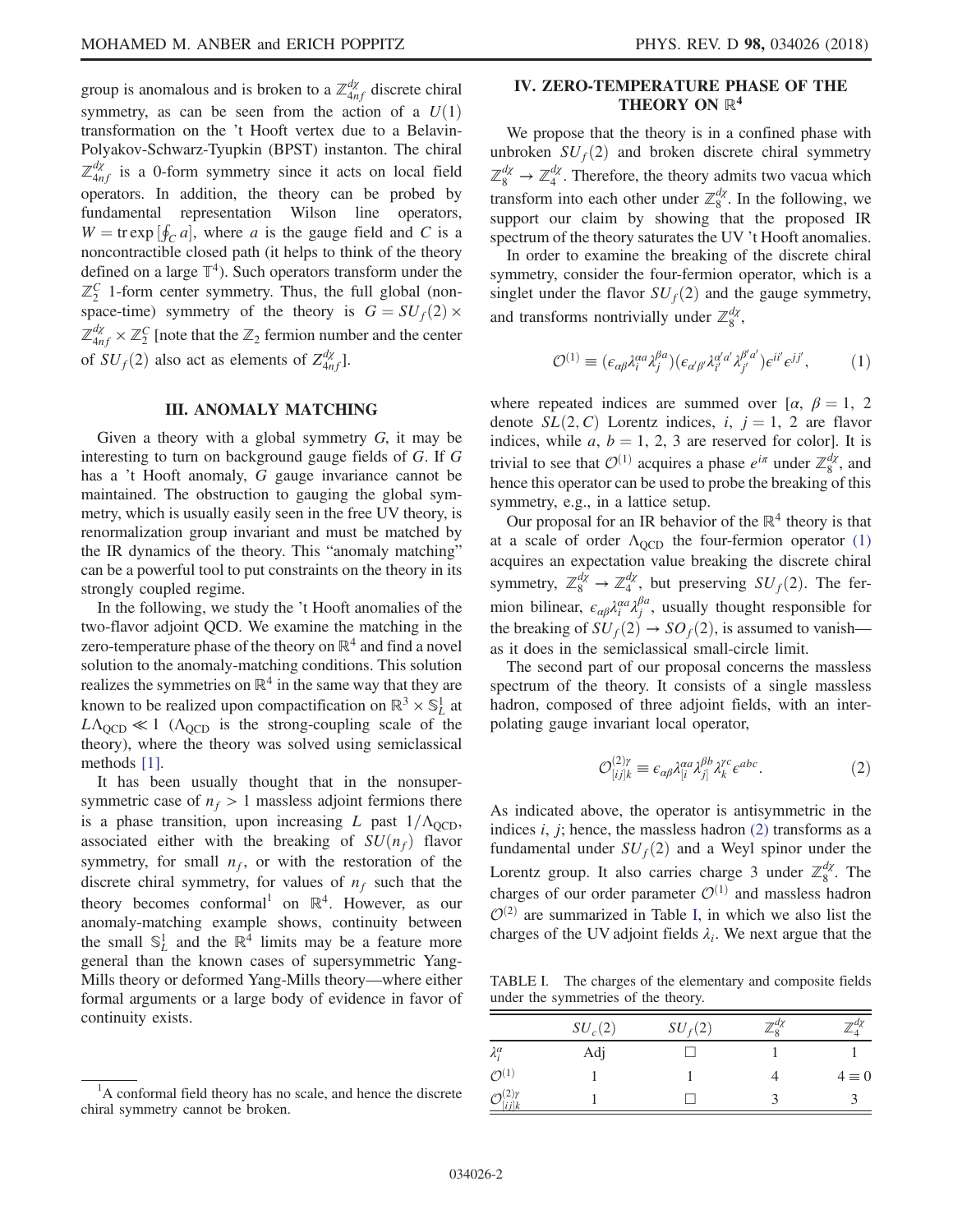massless hadron [\(2\)](#page-2-1) saturates the 't Hooft anomalies for all global symmetries.

We start with the only continuous 't Hooft anomaly,  $[SU_f(2)]^3$ . There is an odd number of  $SU_f(2)$  fundamentals  $(N_c^2 - 1 = 3)$  in the UV, and thus  $SU_f(2)$  has a Witten anomaly. To saturate the anomaly in the IR, the theory should have an odd number of massless fermions charged under  $SU_f(2)$ . Clearly, the assumed single massless colorsinglet fermion [\(2\)](#page-2-1) will do the trick.

The remaining nonvanishing 't Hooft anomalies all involve discrete 0-form and 1-form symmetries. We begin with the anomalies involving 0-form discrete symmetries discussed some time ago in Ref. [\[7\]](#page-5-4). Following their classification, we consider first the more constraining "type-I" discrete anomalies  $\mathbb{Z}_4^{d\chi}[SU_f(2)]^2$  and  $\mathbb{Z}_4^{d\chi}[G]^2$ , where  $G$  denotes a background gravitational field. Notice that it suffices to consider the unbroken part of the discrete chiral symmetry (although, from Table [I,](#page-2-2) this makes no difference as the charge assignments are identical; see also footnote 4).

To compute the  $\mathbb{Z}_4^{d\chi}[SU_f(2)]^2$  anomaly, consider an  $SU_f(2)$  BPST instanton background, and note that the number of fermionic zero modes is  $N_c^2 - 1 = 3$ , the number of  $SU_f(2)$  fundamentals in the UV (we remind the reader that we are counting the zero modes of Weyl fermions). In the IR, the single color-singlet  $SU_f(2)$ -fundamental composite  $\mathcal{O}_{[i j]k}^{(2)\gamma}$  has a a single zero mode in the background of an  $SU_f(2)$  instanton, which carries triple the charge of an elementary adjoint Weyl fermion under  $\mathbb{Z}_4^{d\chi}$ . In effect, the IR  $\mathbb{Z}_4^{d\chi}[SU_f(2)]^2$  anomaly gives 3, matching the UV anomaly.

To compute the gravitational anomaly  $\mathbb{Z}_4^{d\chi}[\mathcal{G}]^2$ , we add up the contribution from all the flavor and color components (this counts zero modes in a gravitational instanton background; see Ref. [\[7\]](#page-5-4)). In the UV, this gives  $1 \times 2 \times 3 = 6$ (1 is the charge under  $\mathbb{Z}_4^{d\chi}$ , 2 is the number of fundamental components, and 3 is  $N_c^2 - 1$ ). In the IR, this gives  $3 \times 2 \times 1 = 6$ , where 3 is the charge under  $\mathbb{Z}_4^{d\chi}$ . Again, we find an exact match between the UV and IR  $\mathbb{Z}_4^{d\chi}[\mathcal{G}]^2$ anomaly.<sup>2</sup>

Finally, we examine the recently discovered mixed 0 form chiral/1-form center 't Hooft anomaly  $\mathbb{Z}_8^{d\chi}[\mathbb{Z}_2^C]^2$  [\[5,6\]](#page-5-3). To see the anomaly, one has to introduce a 2-form  $\mathbb{Z}_N^C$ gauge field background for the center symmetry; it suffices to consider topological backgrounds (of zero 3-form curvature). As discussed, e.g., in Ref. [\[8\],](#page-5-5) introducing

topological  $\mathbb{Z}_2^C$  2-form background gauge fields is equivalent<sup>3</sup> to allowing nontrivial 't Hooft fluxes  $[10]$  when considering the theory on  $\mathbb{T}^4$ .

Now, under a discrete  $\mathbb{Z}_8^{d\chi}$  transformation, the fermion measure transforms by a phase factor  $e^{i2\pi Q}$ . Here,  $Q = \int \text{Tr}F \wedge F$  is integer when the 't Heaft flux vanishes; hence  $\frac{8\pi^2}{8\pi^2}$  is integer when the 't Hooft flux vanishes; hence,  $\mathbb{Z}_8^{d\chi}$  is anomaly free in the theory without centerbackground gauge fields. However,  $Q = \frac{n_{12}n_{34}}{N_c} + n$ ,  $n \in \mathbb{Z}$ , when, e.g., only the 't Hooft fluxes  $n_{12}$  and  $n_{34}$ (which are integers modulo  $N_c$ ) are nonvanishing. Thus, for our two-color case, taking  $n_{12} = n_{34} = 1$ , the partition function acquires a phase  $e^{i\pi}$  under  $\mathbb{Z}_8^{d\chi}$  transformations. This phase is the manifestation of the mixed discrete-chiral/ center-squared anomaly. It is independent of the  $\mathbb{T}^4$  volume and can be argued to be renormalization group invariant; e.g., it can be seen to be due to the variation of a fivedimensional local bulk term involving only  $\mathbb{Z}_8^{d\chi}$  and  $\mathbb{Z}_2^C$ background fields [\[5,6,8,11\]](#page-5-3).

In the IR theory, this anomaly is matched $4$  in the "Goldstone" (spontaneously broken) mode due to the assumed nonvanishing  $\mathcal{O}^{(1)}$  vacuum expectation value.  $A \mathbb{Z}_8^{d\chi}$  symmetry transformation interchanges the two vacua and, in the background of 't Hooft fluxes, transforms the partition function by a  $e^{i\pi}$  phase, as in Refs. [\[5,6\]](#page-5-3).

As usual, anomaly-matching arguments do not determine the spectrum of massive states associated with the discrete symmetry breaking. However, the recent insights of Refs. [\[5,6,8,11\]](#page-5-3) shed some light on the properties of the domain walls between the two vacua. For example, using a discrete version of anomaly inflow [\[6\],](#page-5-7) one can argue that the center symmetry—assumed or shown to be unbroken in the bulk; see below—is broken on the domain walls and the fundamental Wilson loop has a perimeter law there. This has been explicitly seen in the semiclassical regime on  $\mathbb{R}^3 \times \mathbb{S}^1$  [\[13\]](#page-5-8) and also argued in Ref. [\[8\]](#page-5-5). It would be interesting to further study the dynamics of the various

<sup>&</sup>lt;sup>2</sup>We note that Ref. [\[7\]](#page-5-4) also proposed matching the less restrictive (as it is dependent on the massive spectrum) so-called type-II  $\mathbb{Z}_4^3$  anomaly. It is easy to see that this condition is also obeyed here:  $6 \times 1^3 = 2 \times 3^3 \pmod{m^4}$ , where  $m \in \mathbb{Z}$ , as per Ref. [\[7\]](#page-5-4).

<sup>&</sup>lt;sup>3</sup>This becomes especially clear—and is well known—on the lattice, where the simplest  $\mathbb{Z}_N^C$  2-form gauge field topological background is the one corresponding to the insertion of a thin center vortex (corresponding, e.g., to a  $n_{12}$  't Hooft flux in the continuum; see Ch.  $\overline{4}$  of Ref.  $[9]$  and references therein).

The observant reader may notice that the massless fermion [\(2\)](#page-2-1) also matches all purely 0-form anomalies if the unbroken  $\mathbb{Z}_4^{d\chi}$ chiral symmetry is replaced by the full  $\mathbb{Z}_8^{d\chi}$ . However, an IR theory of a single massless gauge-singlet fermion cannot match the mixed 0-form/1-form discrete anomaly discussed here; it would not couple to 't Hooft flux and could not give rise to the mixed chiral/center anomaly, unless there were other massless (or topological) degrees of freedom (d.o.f.) present. Without such d.o.f., the  $\mathbb{Z}_8^{d\chi} \to \mathbb{Z}_4^{d\chi}$  breaking appears as the only consistent possibility (see, however, Ref. [\[12\]](#page-5-10) for a scenario with unbroken  $\mathbb{Z}_8^{d\chi}$  and an emergent massless gauge field).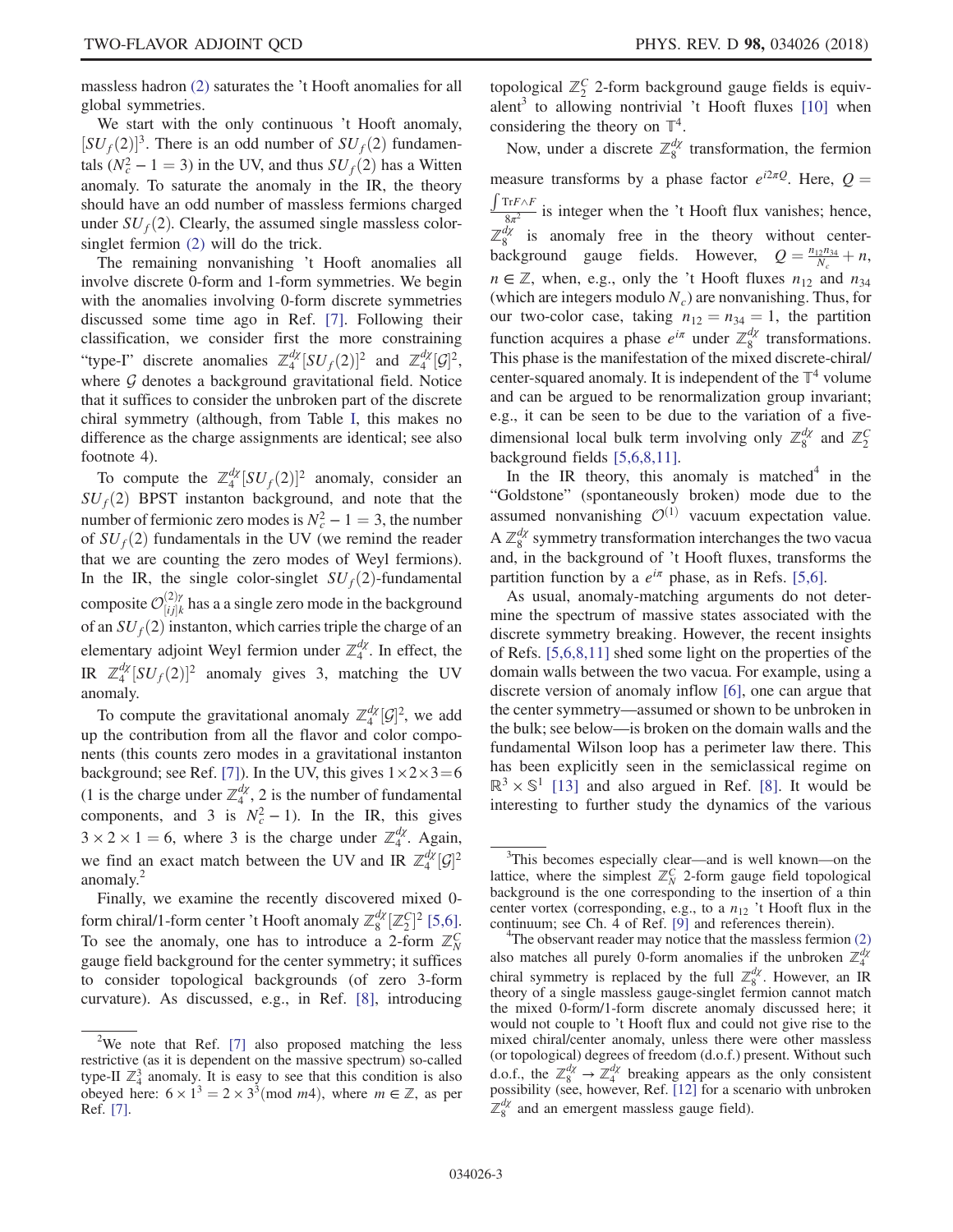domain walls in this theory, in the zero and finite-temperature cases on both  $\mathbb{R}^3 \times \mathbb{S}^1$  and  $\mathbb{R}^4$  [\[8,14,15\].](#page-5-5)

In summary, the 't Hooft matching conditions of  $SU_c(2)$ Yang-Mills with two adjoint Weyl flavors allow for a phase with a massless composite fermion in the IR. The theory preserves its  $SU_f(2)$  chiral symmetry and has two vacua that preserve a  $\mathbb{Z}_4^{d\chi}$  subgroup of the  $\mathbb{Z}_8^{d\chi}$  discrete chiral symmetry.

We also expect the theory to preserve its  $\mathbb{Z}_2^C$  1-form symmetry and hence the fundamental Wilson loop to obey an area law. The area-law expectation is consistent with the observed behavior as we compactify the theory on a circle  $\mathbb{S}^1_L$  of circumference L (where the fermions obey periodic boundary conditions along  $\mathbb{S}_L^1$ ) and interpolate between  $L\Lambda_{\text{OCD}} \ll 1$  and  $L\Lambda_{\text{OCD}} \gg 1$ . In the small-circle limit, one can integrate an infinite tower of Kaluza-Klein excitations of the gauge field and fermions along  $\mathbb{S}_L^1$ , which generates an effective potential for the holonomy  $\Phi = \oint_{S_L} A$ . This potential is minimized at a nonzero value of Φ, which breaks  $SU(2)$  down to  $U(1)$ . Thus, the theory Abelianizes, enters its weakly coupled regime (since  $L\Lambda_{\text{QCD}} \ll 1$ ), and becomes amenable to semiclassical treatment. The Abelian field can be taken along the  $\tau^3$ -direction (the Cartan component) in the color space, and thus the adjoint fermions in this direction stay massless and uncharged<sup>5</sup> under  $U(1)$ . Then, the effective three-dimensional  $U(1)$ theory can be dualized to a free compact scalar  $\sigma$ . The story does not stop here since this theory admits magnetic bions [\[1\]](#page-5-0), which are non-self-dual nonperturbative saddles. The proliferation of magnetic bions leads to the generation of a potential,  $V(\sigma) = \cos 2\sigma$ ; see Ref. [\[1\]](#page-5-0) for more details. Thus, the IR theory has two vacua at  $\sigma = 0$  and  $\sigma = \pi$ , and hence the discrete chiral symmetry  $\mathbb{Z}_8^{d\chi}$  breaks to  $\mathbb{Z}_4^{d\chi}$ . This theory has a mass gap and confines the fundamental electric charges [\[1\]](#page-5-0). In addition, as indicated above, there is an  $SU<sub>f</sub>(2)$ -doublet massless excitation which is neutral under  $U(1)$ : the Cartan component of the adjoint fermions. Notice that this is the same number of massless fermions as in our proposed phase on  $\mathbb{R}^4$ . Therefore, the theory in the semiclassical regime on  $\mathbb{R}^3 \times \mathbb{S}^1$  shares all the features of the proposed phase of the theory on  $\mathbb{R}^4$ , and we expect the continuity of the mass gap from the small to the large circle to hold as well.

### V. DISCUSSION AND RELATION TO OTHER STUDIES

To recuperate our proposed spectrum and symmetries, we argue that in the  $SU_c(2)$  theory with  $n_f = 2$  massless Weyl adjoint fermions the  $SU_f(2)$  is unbroken, the theory has two vacua due to  $\mathbb{Z}_8^{d\chi} \to \mathbb{Z}_4^{d\chi}$  symmetry breaking, and the IR spectrum consists of a single massless  $SU_f(2)$ doublet Weyl fermion with the quantum numbers of Table [I.](#page-2-2)

For the theory at hand, we find it remarkable that the anomaly-matching solution on  $\mathbb{R}^4$  realizes the IR spectrum and symmetries in a manner similar to the one found by semiclassically solving the theory on  $\mathbb{R}^3 \times \mathbb{S}^1$ .

A question that may lurk in the reader's mind is whether such a continuity of the symmetry realization between small and large  $\mathbb{S}^1$  is consistent with anomalies also in higher rank and/or larger- $n_f$  adjoint QCD theories. While we cannot prove or disprove the existence of solutions of anomaly matching for a larger class of adjoint QCD theories, they are not trivial to construct. The case we discuss here is likely the simplest, and a devoted search for others is left for the future.

As usual, any solution of 't Hooft's anomaly matching comes with a caveat—it only gives a possible consistent IR behavior of the theory, albeit one which may or may not be dynamically realized. Clearly, to rule in or out our proposed realization of the symmetries, further analytical and numerical studies are needed.

On the numerical side, the  $SU_c(2)$  gauge theory with a single Dirac flavor ( $n_f = 2$  Weyl) in the adjoint has been the subject of the lattice studies [\[16,17\]](#page-5-11), which found that the IR behavior of the theory appears inconsistent with the conventional continuous  $SU_f(2) \rightarrow SO_f(2)$  chiral symmetry breaking, pointing "tentatively" (the characterization is from Ref. [\[16\]](#page-5-11)) toward conformal or near-conformal behavior. The authors considered only the two hitherto known possibilities consistent with anomaly matching: conformal behavior or continuous chiral symmetry breaking. The IR scenario we propose here offers a third way but naturally poses challenges for lattice studies; the theory is, indeed, conformal in the deep IR, with the massless fermion the only relevant d.o.f., but with a likely complicated massive spectrum associated with the discrete symmetry breaking. The fermions are described by the Ginsparg-Wilson action with a bare mass (or hopping parameter), which will have the correct discrete chiral symmetry as well as the 0-form and 1-form mixed anomaly in the chiral limit. One can then study the histogram of the operator  $\mathcal{O}^{(1)}$  as a function of the hopping parameter. In our scenario, the real part of this operator should fluctuate between two values in the continuum limit, indicating the breaking of  $\mathbb{Z}_8^{d\chi}$  to  $\mathbb{Z}_4^{d\chi}$ . Some progress along this line of thought in supersymmetric lattice models was achieved in Ref. [\[18\]](#page-5-12).

On the analytical side, the beta function of Yang-Mills theory with arbitrary representations was recently computed to four loops [\[19\].](#page-5-13) While the results are scheme dependent, it is amusing to note some interesting features of the beta function. Adapting Ref. [\[19\]](#page-5-13) to the  $n_f = 2$  Weyl adjoint  $SU_c(2)$  theory, one finds, first, the well-known

<sup>&</sup>lt;sup>5</sup>This can be easily seen from the covariant derivative of the adjoint fermions.